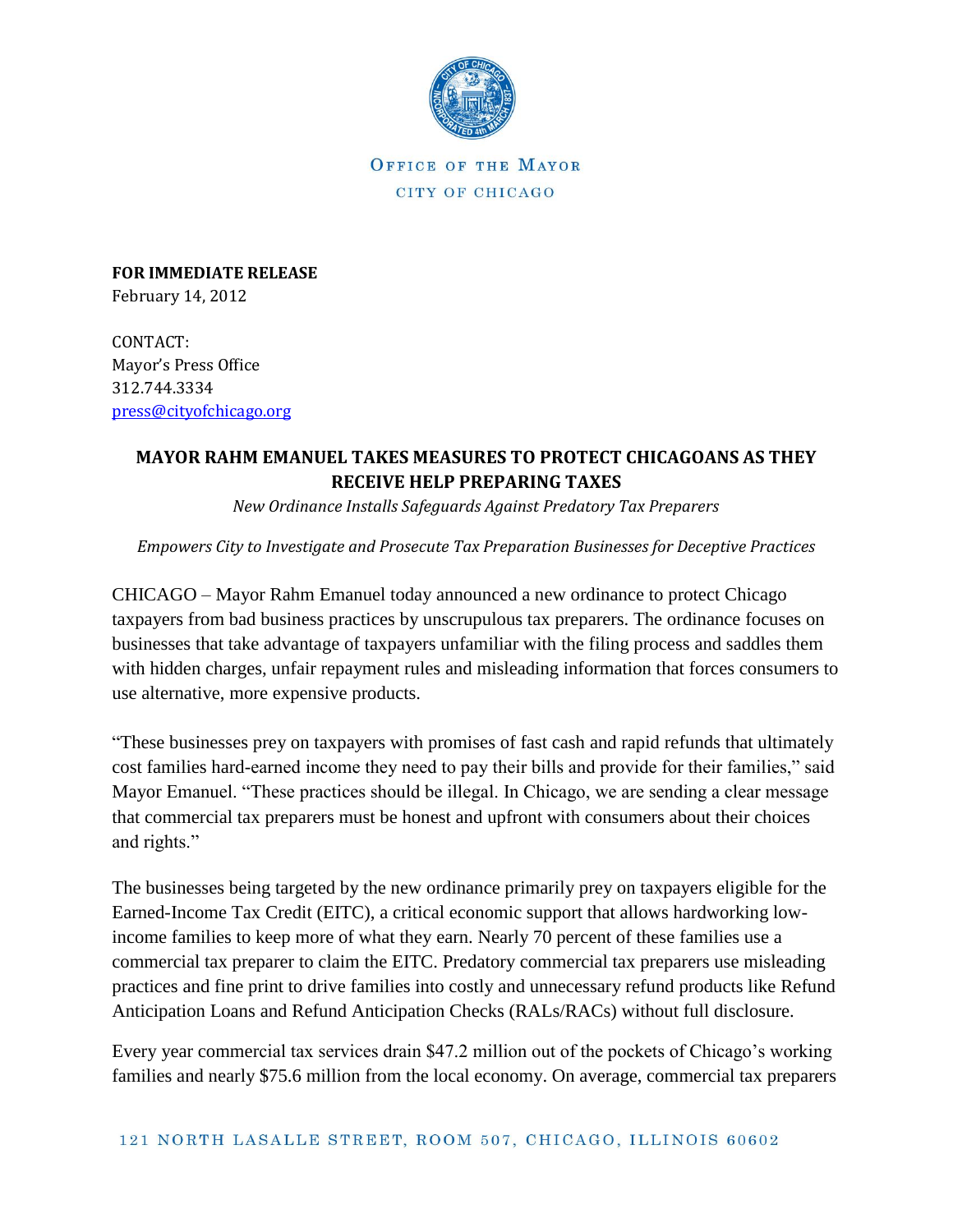

## OFFICE OF THE MAYOR CITY OF CHICAGO

charge low-income families \$189 for every return. More than half of these families are sold costly refund settlement products with fine print, hidden fees that can add up to \$289.

"This ordinance will ensure that Chicagoans are made aware of their consumer rights before they sign away their tax refunds and hard-earned income to cover exorbitant fees and high cost loans by commercial tax preparers," said David Marzhal, President of Center for Economic Progress, a non-profit organization that provides free tax preparation services to low-income families. "For too long, unscrupulous tax preparers have taken advantage of unsuspecting taxpayers; now the city has leveled the playing field, and will be ensuring transparency and openness in an annual business transaction that has left many community residents feeling ripped off and uninformed."

The ordinance will dramatically expand consumer awareness about commonly offered predatory tax products by forcing commercial tax preparers to disclose all fees and costs associated with their services before the return is performed.

- The ordinance mandates that tax preparers inform taxpayers of their rights and disclose any hidden fees, eliminate surprise costs and hard to find fine print during tax preparation. The City of Chicago's Department of Business Affairs and Consumer Protection (BACP) will require businesses to use easy-to-understand disclosure forms that clearly lay out all costs before the return is prepared.
- Every tax preparer will be required to provide consumers with a bill of rights, so customers know exactly what to expect from high-quality tax preparation services and how to seek help if they believe they are victims of unscrupulous tax services.
- The ordinance will ban tax preparers from steering customers towards high-cost refund products. Additionally, a tax preparer can no longer force customers to use a Refund Anticipation Loan or a Refund Anticipation Check if they seek general tax returns services.
- Immigrant families who play by the rules and pay their taxes will be given the protection they deserve – tax preparers will be required to disclose all costs and fees in the native language of the customer.